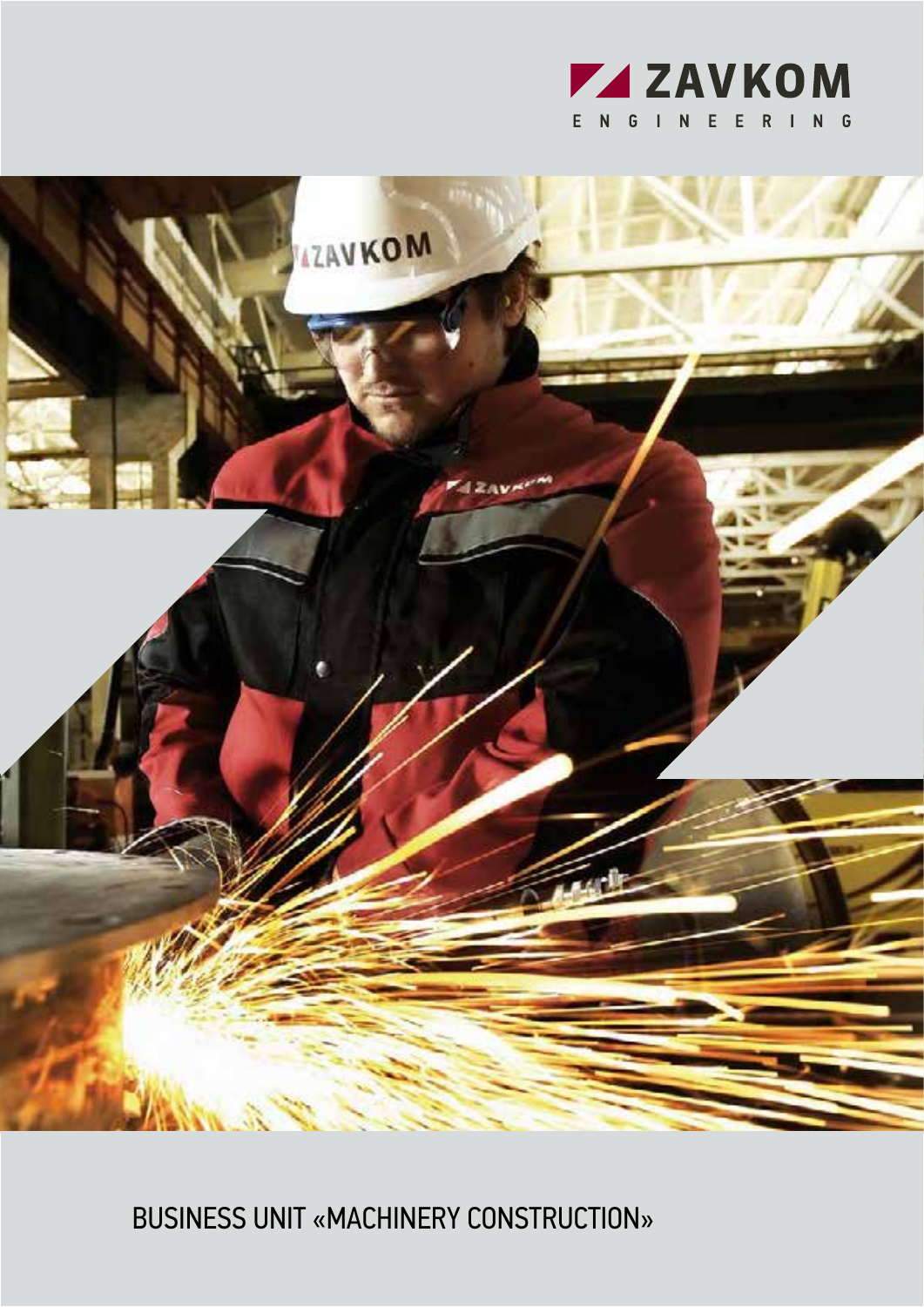ZAVKOM is a leading Russian industrial holding company. Since 1933 the company has been known in the world market as an EPC contractor and manufacturer of equipment for oil, gas and petrochemical industries.

More than 1500 professional employees (400 engineers), the company's own manufacturing plant and R&D center – all these makes it possible to execute complex high-tech industrial projects. The company provides clients with the innovative solutions and helps them to establish profitable business. We use state-of-the-art technologies and quality management systems to create competitive products and services.

ZAVKOM with its extensive experience in engineering, procurement and construction guarantees its customers high services and professional management at all stages of project implementation.

The company's business grows rapidly and constantly develops production level extending market share and geography of sales. ZAVKOM cooperates with 92 companies from 25 countries. The company's head office is in Tambov city (Russia), representative offices are located in Moscow, Prague (Czech Republic), Minsk (Belarus), Dubai (UAE) and Hanoi (Vietnam).

ZAVKOM collaborates with leading Russian and international research centres and engineering companies including Toyo Engineering Corporation, Maire Tecnimont and Linde. The company's R&D centre successfully carries out research and development work in nanomaterial sphere.

Nowadays the company's business consists of seven business units engaged in different sectors of industry.



#### **HISTORY**

ZAVKOM was founded in 1933 as a chemical machinery plant. The following milestones in the company's history are noteworthy:

### 1933

The first equipment for the chemical industry was manufactured: units for separating coke cooling and distillers.

### 1946

Large apparatus made of corrosion-resistant and heat-resistant steels were produced.

### 1948

Distilling plants and heat-exchange equipment were first manufactured for the shipbuilding industry, including equipment for the nuclear-powered icebreaker Lenin.

### 1966

By Decree of the Praesidium of the Supreme Soviet of the USSR, for ensuring high growth rates in the production of complex chemical apparatus, the enterprise was awarded the Red Flag Order of Labour.

### 1970

Technology was developed for the manufacture of equipment from bi- and tri-metal for especially aggressive products and research in nuclear physics.

### 1992

The first turnkey projects in biotechnologies were implemented.

### 2000

The production of installations for gas purification and treatment was mastered. The company developed active collaboration with OJSC Gazprom.

### 2001

The production of equipment for nuclear power stations was mastered. Equipment was designed, manufactured and delivered for the Kola Nuclear Power Station.

### 2007

The company engaged in scientific research in the design and production of innovative nano-materials, investing its own funds in the venture.

### 2014

The company was restructured and rebranded.

Throughout its entire history, ZAVKOM has continually expanded its engineering, science, technical and production potential, uncovering new lines of business and developing the company.

### **INTRODUCTION**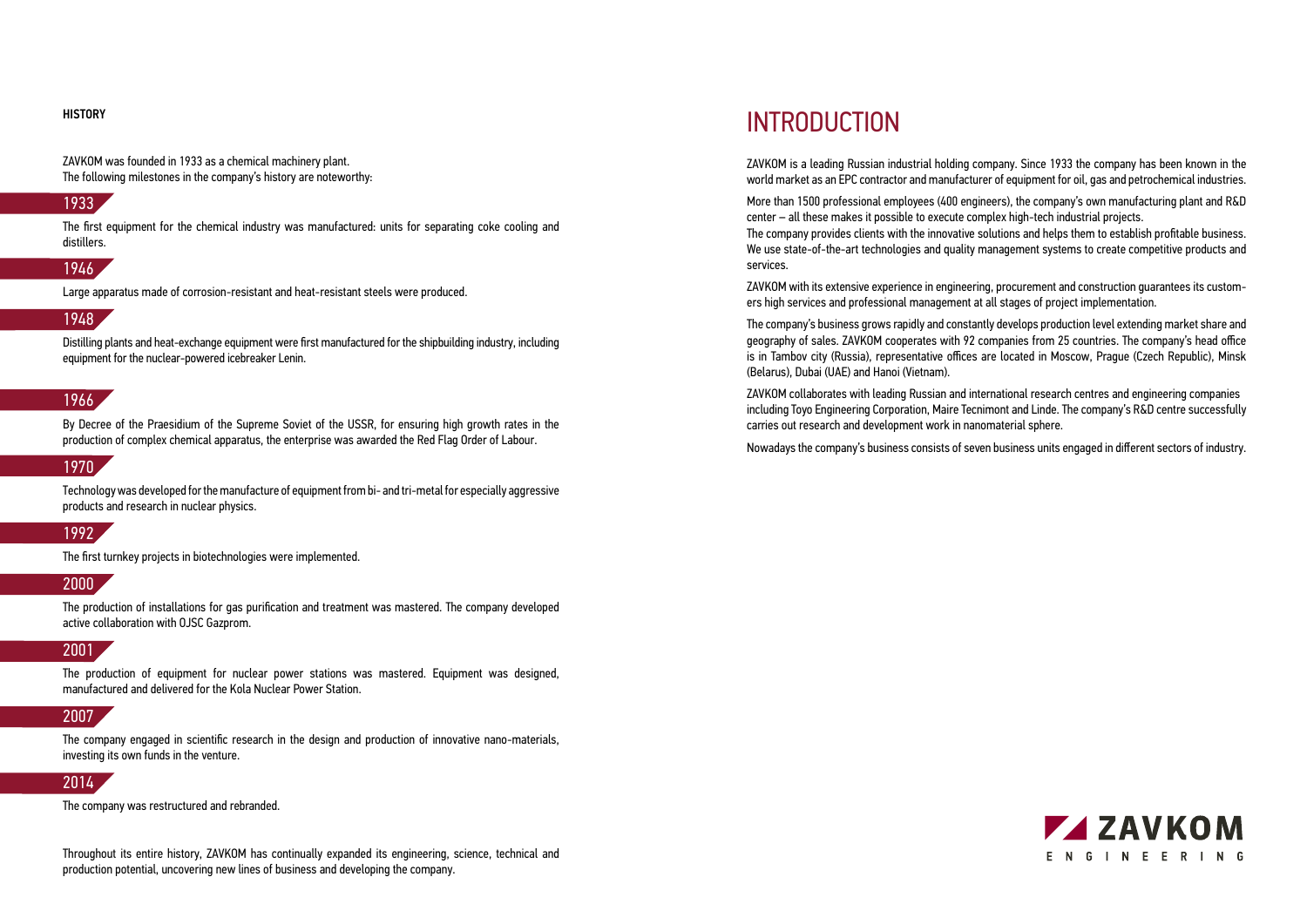### BUSINESS UNIT «PETROCHEMICAL TECHNOLOGIES»

EPC projects:

- Refineries (up to 2 mln tonnes per year), bitumen plants, heavy oil processing
- Formaldehyde, formaldehyde resin, glue production units
- ETBE / MTBE, N-Methylaniline, isopropanol, additives for gasoil • Butadiene-1,3
- Aniline, Benzene, Naphthalene

- BUSINESS UNIT «GAS TECHNOLOGIES» Manufacturing of gas processing units and equipment: • Fuel gas filters coalescers • Horizontal filter separators • Multicyclone scrubbers • Two staged scrubbers BUSINESS UNIT «INTERNATIONAL TRADING» • Sales of promoter for gasoline octane boosters TAG-SDS and octane boosting mixes • Commodities and industrial equipment trading in ZAVKOM presence regions
- Two stage separators
- Dust-catchers
	-

Services for installation of equipment during construction of new plants and modernization of industrial enterprises.

- Supply ZAVKOM overseas EPC
- projects with raw material

### BUSINESS UNIT «RESEARCH AND DEVELOPMENT CENTER»

- Rectification packaged plants
- Epoxy resins, additives for concrete, dry building mixtures
- Construction of pilot plants
- Water treatment units

Research activities in development and production of innovative nanomaterials:

- Nano carbon material TAUNIT and its modifications
- Promoter for gasoline octane boosters TAG-SDS
- Nanographite
- Gasoline octane boosting mixes
- Additives for motor oil

### BUSINESS UNIT «MOUNTING»

### BUSINESS UNIT «BIOTECHNOLOGIES»

#### EPC projects:

and experimental design work and is elaborating new technologies and engineering solutions. We are helped in this by a clear vision of market trends, an understanding of the needs of our clients, production and design discipline, and collaboration with leading Russian and international research institutes and wan according companies.<br>e. I believe the engineering companies. and discrete the control of the material control of the material control of the material control of the material control of the material control of the material control of the material control of the material control of th ugh devel- Russian and international research  $\alpha$ оборудования, в том числе лицензии РОС $\alpha$  $\mu$ ututes anu • Deep processing of grains • Aminoacids (Lysin)

• Ethanol • Fuel ethanol

• Glucose-fructose syrup

• Starch • Gluten • DDGS • Enzymes

• Beverages:

• Soft drinks:

### BUSINESS UNIT «MACHINERY CONSTRUCTION»

- Reactors
- Columns
- Heat exchangers
- Capacity equipment
- Oil and gas filters
- Tanks and storages
- Polymerizers
- Nuclear facilities equipment
- Metallurgical industry equipment
- Feed for livestock and poultry
- beer, vodka, brandy, whiskey
- kvass and carbonated water • Vacuum Evaporators

#### Manufacturing of:

I in the de-<br>  $\frac{1}{2}$  TAVKOM main priorities today are to satisfy the proposed interests of our customers at the highest possible design and level, ensure industrial safety and continually move forward. риканского общества инженеров-механиков

Vladimir Artemov

### OWNER'S THE CONSTRUCTURE OF THE CONSTRUCTURE OF THE CONSTRUCTURE OF THE CONSTRUCTURE OF THE CONSTRUCTURE OF THE CONSTRUCTURE OF THE CONSTRUCTURE OF THE CONSTRUCTURE OF THE CONSTRUCTURE OF THE CONSTRUCTURE OF THE CONSTRUCTU

In recent years there has been much discussion of the need to develop high-tech production and inhouse expertise, to create and promote new engineering solutions for international markets.

I am convinced that Russian future, its uniqueness and leading positions will be secured through developing our own, powerful production base. I believe that our country has significant potential in the development and creation of new technologies.

Since 1933 we have been engaged in the design and production of engineering equipment, and always forward. , which is a set of the colossal engineering and the colossal engineering  $\mathsf{V}\mathsf{I}$  and  $\mathsf{V}\mathsf{I}$  and  $\mathsf{V}\mathsf{I}$ experience of both in-house development, and accumulated by Soviet industry as a whole.

At the same time we do not rest on our laurels. Thanks to an active dialogue with clients and partners, the company is developing new lines of business, uncovering new sales markets, international markets included, is engaged in scientific research

# **STATEMENT**



#### DEAR CLIENTS, COLLEAGUES AND PARTNERS!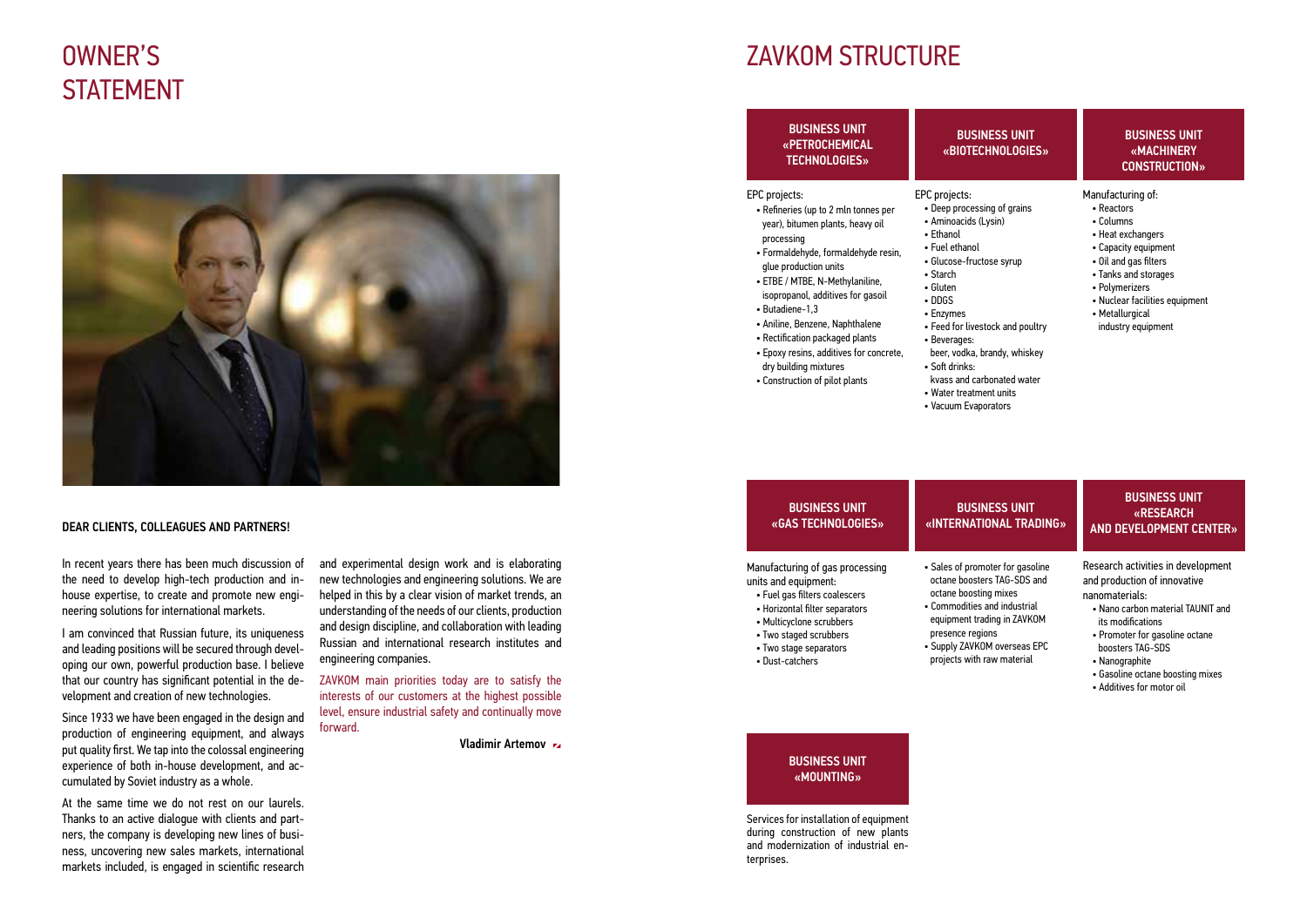**BUSINESS UNIT** «MACHINERY CONSTRUCTION»

**ILLAVKOM** 

**VAZAVIOM** 

### BUSINESS UNIT MACHINERY CONSTRUCTION, BASED ON OUR OWN PRODUCTION FACILITIES, MANUFACTURES EQUIPMENT FOR THE TURNKEY IMPLEMENTATION OF ZAVKOM PROJECTS AND NON-STANDARD EQUIPMENT AS PER THE CUSTOMER'S REQUIREMENTS.

Equipment of various types is manufactured with an inter nal diameter up to 5000 mm in assembled form, working pressure up to 21 MPa, capacity up to 5000 m<sup>3</sup>, wall thickness up to 120 mm, length up to 40 m and total weight up to 130 tonnes in assembled condition:

- stainless and carbon steel
- bi-metal and tri-metal
- copper
- aluminium and its alloys
- titan
- hastelloy
- monel Для создания конкурентоспособного на меж дународном рынке оборудования мы исполь  $\mathbf{u}$
- reactors
- columns
- heat exchangers
- filtration equipment
- tanks up to 5000 m3 capacity
- capacity apparatus
- silos (bunkers)
- vacuum evaporators
- equipment for the production of hydrogen and

oxygen using the PSA method

- equipment for air distribution installations
- process piping
- polymerizers

### MATERIALS:

зуем передовые технологии изготовления и

**All equipment is manufactured in compliance with inter**national safety and quality standards, pursuant to techni-*CARKOM INTERNATION CAL Standards and satisfying the individual requirements* $\alpha$ randomers (ASME, EN 13445, Directive 97/23/EL, proechange, inc. and the metal of our customers (ASME, EN 13445, Directive 97/23/EL, тема, Linde and other). ствии с требования и продаждателями ISO 9001:2000 9001:2000 9001:2000 9001:2000 9001:2000 9001:2000 9001:2000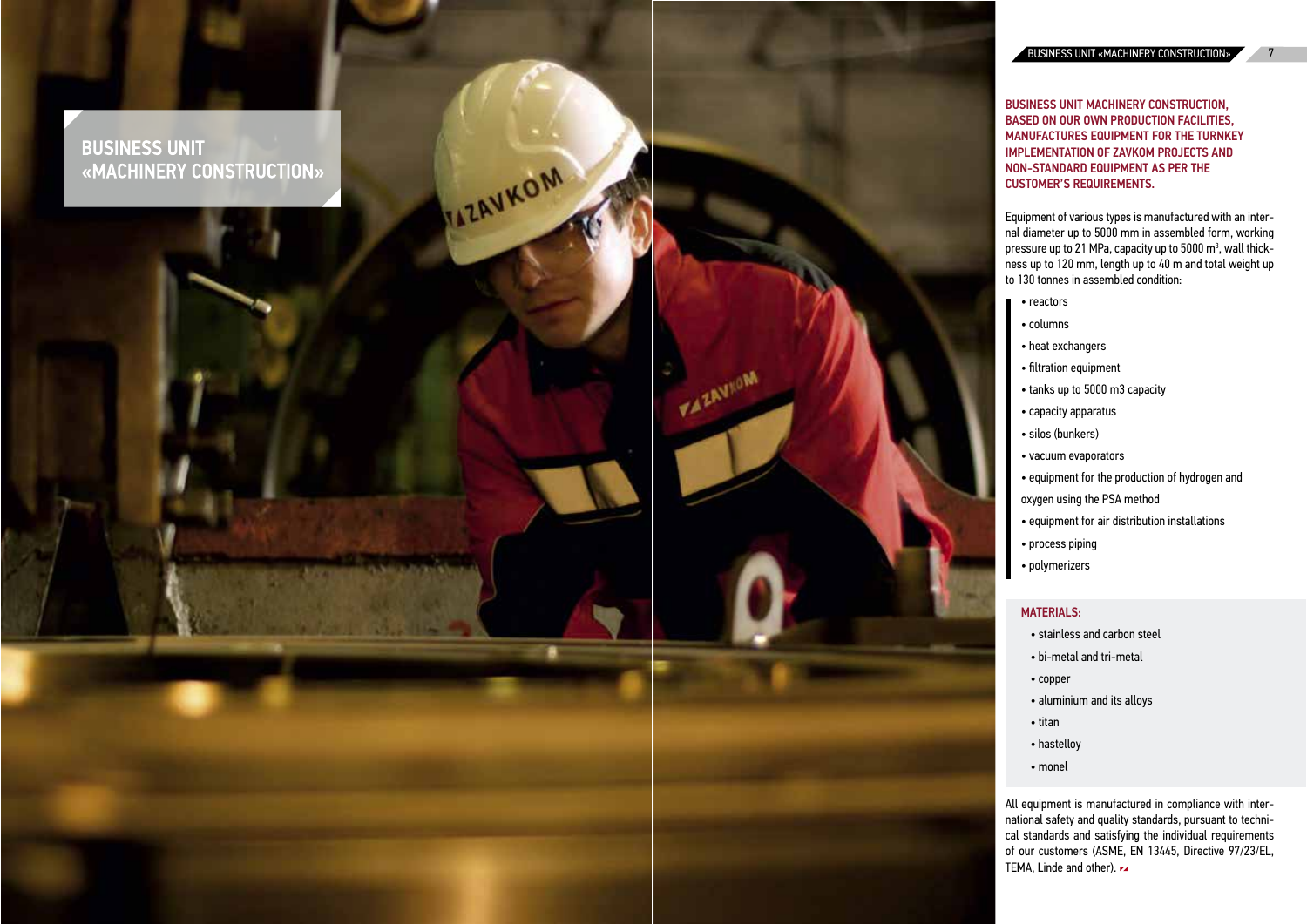# REACTOR EQUIPMENT

- without internal devices
- with static internal devices *THE SCREEP HILL* • with static internal devices
- $m_{\rm H}$  agreed  $\epsilon$ • with agitators

- with internal or external heating or cooling devices and our orientation of the state of the state of the state of the state of the state of the state of the state of the state of the state of the state of the state of the state of the state of the state of the state
- with thermal insulation כל המודע המודע המודע המודע המודע המודע המודע המודע המודע המודע המודע המודע המודע המודע המודע המודע המודע המודע<br>ביטוי המודע המודע המודע המודע המודע המודע המודע המודע המודע המודע המודע המודע המודע המודע המודע המודע המודע ה
- вознание в сострания и продавления в сострания мы использования мы использования и продавать сострания и про<br>Дела в сострания мы использования мы использования мы использования и продавать сострания и продавать сострани
	- bunkers (silos) for storing granular and number (Steely of Ferning gramma, and the powder materials and chemical products  $\frac{1}{2}$  chomical products
- 0 m and total weight up to The apparatus is designed on the basis of individual Аппараты разрабатываются по индивидуаль-projects and can be manufactured from stainless ганизаций на проектирование, изготовление, риканского общества инженеров-механиков steel, carbon steel and aluminium.

 $\sum$ non processes. Tolymenzers are verned cymnuer apparatus equipped with branching pipes for raw s charging, catalyst agent feed and subsequient reacwith the cooling jacket, cylindric-shaped build-in кальные цилиндрические аппараты, снабжен-cooling internal barrel, agitator, scraper-type agitassoamg mornat sarrot, agnator, sorapor typo agna-<br>tor internal heat evchangers tor, internal heat exchangers. ZAVKOM produces polymerizers for polymer solu-  $\qquad$  l tion processes. Polymerizers are vertical cylinder d tion mass extraction. Polymerizers may be equipped

#### $\mathcal{L}$  могут изготавливаться с руботавливаться с руботавливаться с руботавливаться с руботавливаться с руботавливаться с руботавливаться с руботавливаться с руботавливаться с руботавливаться с руботавливаться с руботавл  $SPECIFICATIONS:$

- Internal diameter 5000 mm
- Meight up to 130 toppes after installation  $\blacksquare$ • Weight up to 130 tonnes after installation

TEXTITUTIZETS are produced according  $\frac{1}{\sqrt{2}}$  ing steel.  $\frac{1}{\sqrt{2}}$ Polymerizers are produced according to individual design projects. Production material - corrosion-re-

### CAPACITIVE EQUIPMENT



ZAVKOM manufactures capacitive equipment designed for the acceptance, storage and release of liquid and gaseous (including harmful, explosive vith thermal insu and/or fire-hazardous) substances.

Capacitive equipment is manufactured with a working pressure up to 21 MPa, capacity up to 5000 m<sup>3</sup>,  $\bullet$  bunkers (silos) for internal diameter up to 5000 mm, wall thickness up Powde to 120 mm, length up to 40 m and total weight up to 130 tonnes when assembled:

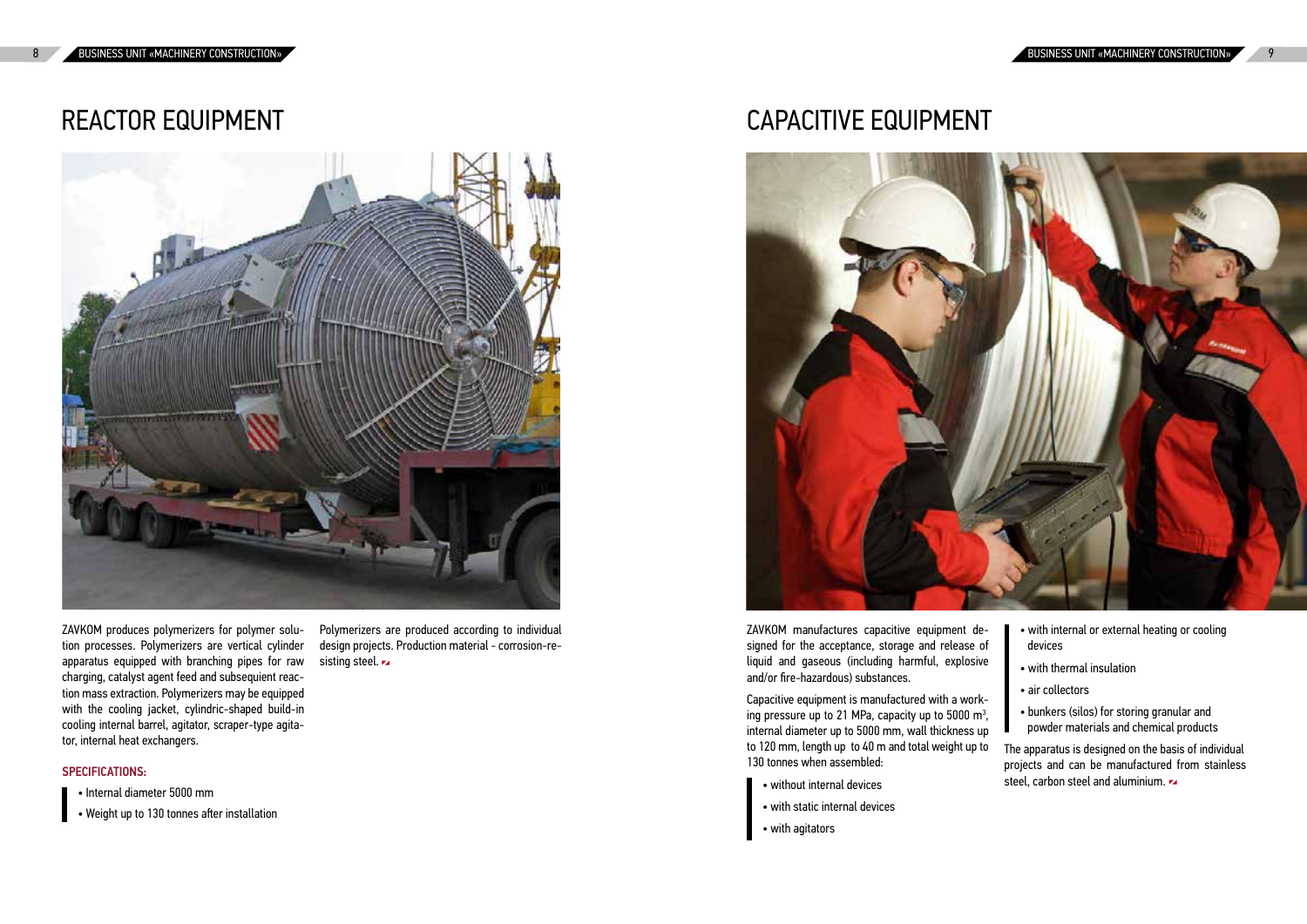

### HEAT EXCHANGERS

газа, пара и их сместа.<br>Пара и се себе сместо се сместо смест ufactured with an internal diameter up to 5000 mm in assembled form, with working pressure up to 21  $\overline{\text{MPa}}$  and total weight up to 130 tonnes when assemв собранном виде различных типов.<br>Начались external radio when tube in tube in tube to 5000 mm — The apparatus is designed on the basis of individual<br>to 5000 mm — The apparatus is designed on the basis of individual rto-budd-mmanusic uppendates is absigned on the basis of inaryladat.<br>sure up to 21 approjects and can be manufactured from carbon, corи меди. rosion-resistant steels, aluminium and copper. монтаж, пуско-наладочные работы и ремонт (ASME).Heat exchanging equipment of various types is man-MPa and total weight up to 130 tonnes when assembled:

- with fixed tube sheets
- with temperature expansion bellow installed on the shell
- ers designed **or** with floating head
- d evaporation vith U-shaped tubes
	-



ZAVKOM manufactures heat-exchangers designed for heating, cooling, condensation and evaporation of liquid, gas, steam and their mixtures.  $\sum$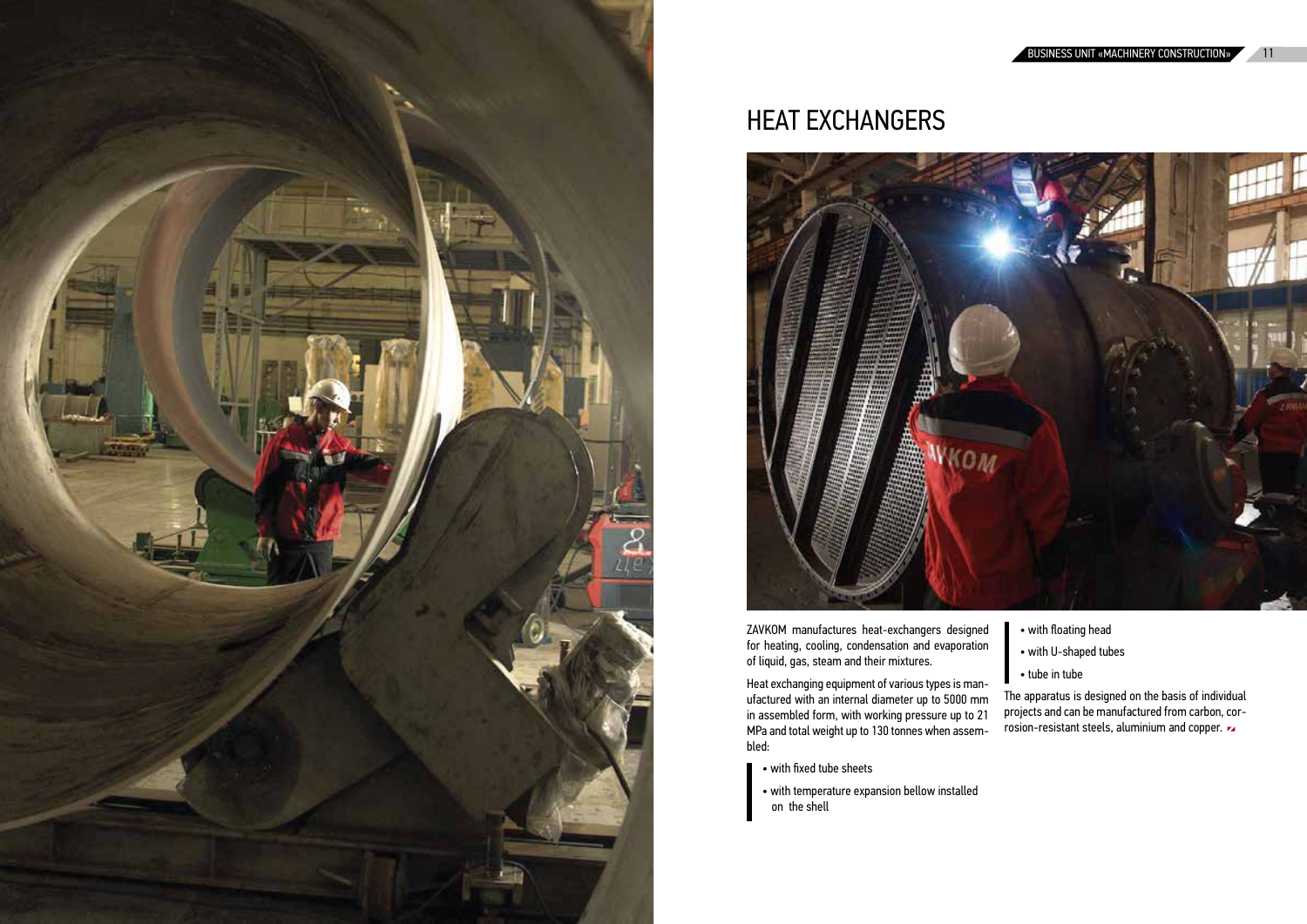### 12 BUSINESS UNIT «MACHINERY CONSTRUCTION»

**TANKS** 

The tanks can be manufactured with a working Pressure or up to 0.000 Pm a and a temperature moment.<br>E0%C in a reason to the 1000 De af required design -50°C in a vacuum up to 1000 Pa, of varying design<br>and configuration: **And provide** pressure of up to 0.005 MPa and a temperature from

- with conical, self-supporting roofs
- $\bullet$  with conical, wire-frame roofs
- with domed roofs
- with internal floating roofs
- with internal devices
- with heat insulation
- with heating and cooling coils

om stainless and carbon lows to manage the construction without the use of the construction of the construction without the use of Технология сборки резервуаров методом под-100  $m^3$  to 5000  $m^3$ , de- cran-age and saves montage space. المعالجة المستخدمة المستخدمة المستخدمة المستخدمة المستخدمة المستخدمة المستخدمة المستخدمة المستخدمة المستخدمة ا



Business Unit Machinery Construction manufactures  $\;\;\;\;$  The buildup method of construction technology alvertical, cylindrical tanks from stainless and carbon steels with a capacity from 100  $\text{m}^3$  to 5000  $\text{m}^3$ , designed for storing aggressive and explosive substances used in the chemical and petro-chemical industries. We also offer services on their integrated а так же предлагает услуги по их комплексному design, manufacture, assembly of ladders, service aborgh, manaractare, aboomsty of taaabre, corrice platforms and process piping.

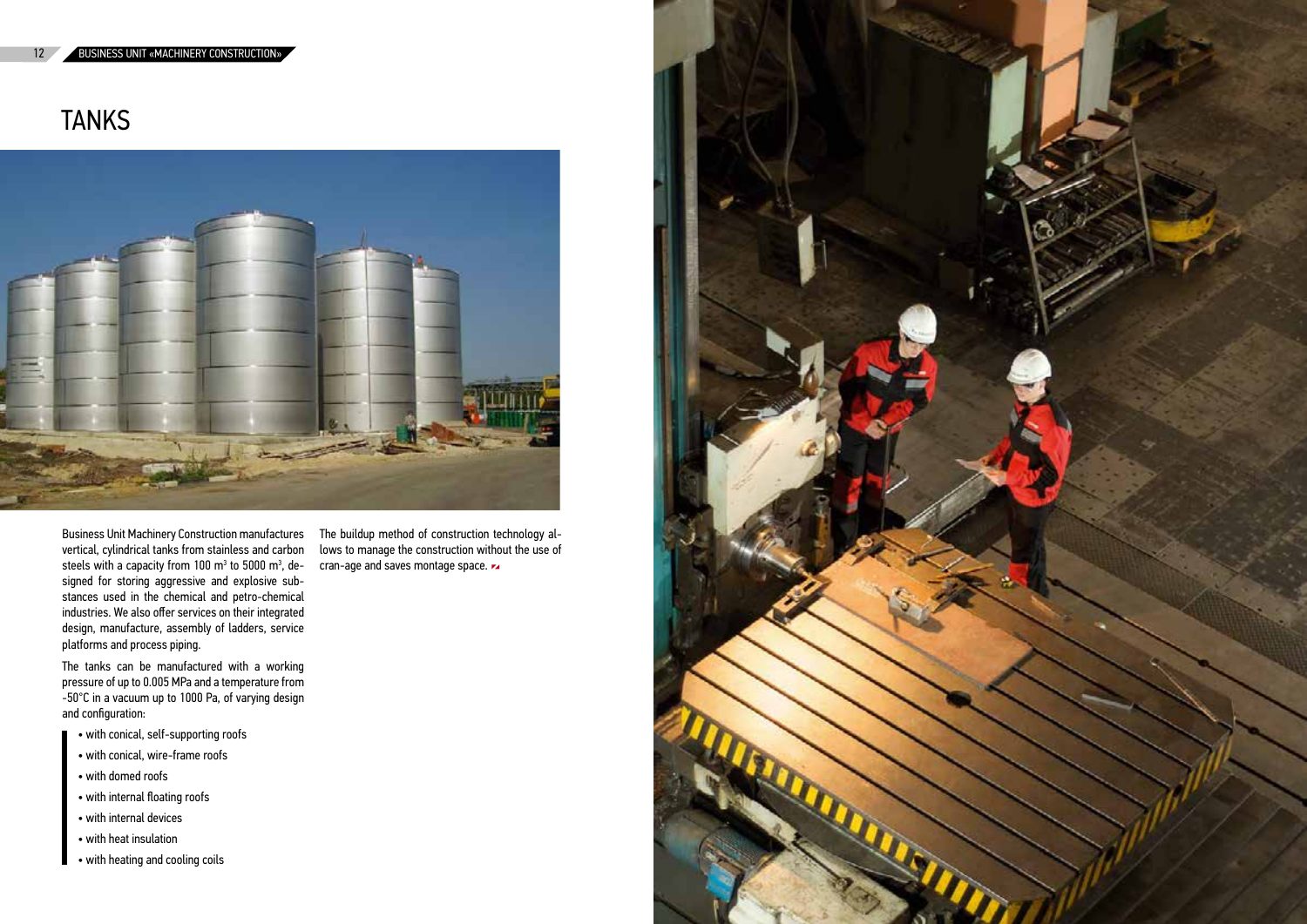![](_page_7_Picture_0.jpeg)

### **COLUMNS**

![](_page_7_Picture_2.jpeg)

ZAVKOM manufactures column equipment designed for heat and mass-exchange processes.

#### тепло- и массообмена. EQUIPMENT TYPES:

- rectification columns
	- absorption columns
- $\bullet$  desorption columns

### TECHNICAL SPECIFICATIONS:

- $\bullet$  internal diameter up to 9,7 metres in assembled form
- length up to 40 metres in assembled form
	- mass up to 130 tonnes in assembled form

Columns are constructed with the use of different mass-transfer elements including valving, cappeu, perforateu, tunneteu anu cap-perforateu trays; regular and dumped packing. Columns are produced in fully welded and packed shell vari- $\mathsf{ants.}$ capped, perforated, tunneled and cap-perforated ants.

The column equipment is designed on the basis of individual projects and can be manufactured from corrosion resistant and carbon steels, aluminium, bi-metals and alloys.

#### видуальным проектам и могут быть изготовлены MASS-EXCHANGE TRAYS AND PACKINGS FOR COLUMN EQUIPMENT зуем передовые технологии изготовления и MASS-EXCHANGE TRAYS AND PAC ответствия на все выпускаемое оборудование.

redimental text of the control of gatal procincity, assigned for mass-exchange processes, heat exchange, recwonders of these conducts processes, heat exercises, and the tification, absorption, desorption and separation. We manufacture effective regular packing, designed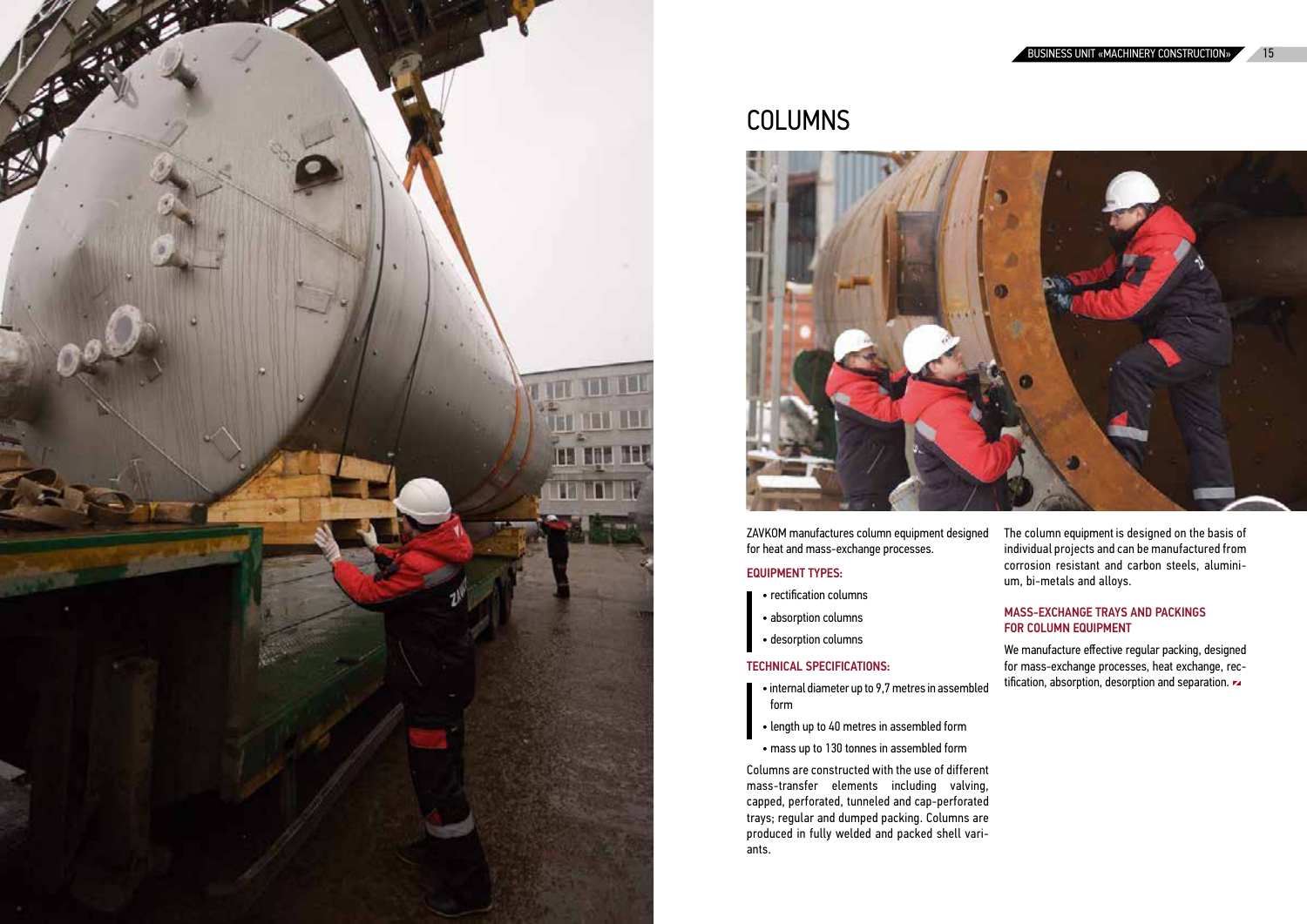# PRODUCTION OF HEADS AND BOTTOMS

#### **MATERIAL S-**

- carbon steel
- $\bullet$  low-alloyed steel
- high-alloyed and corrosionresistant steel
- copper
- aluminium

a=120°; 150° r=50  $h = 20 - 50$ Db=800–6500  $S=4-24(4-32)$ 

a=70°; 90° a=70°; 90° r=0,1 Db.  $h = 20 - 50$ r=0,1 Db.<br>h= 20–50<br>Db=1600–4500 r=160–650 r=160–650 S=4–24 S=4–24 Hmax=1200

### PSEUDOELLIPTIC BOTTOM **EXECUTE:** PLATE TOROSPHERICAL BOTTOM

R=0,8 Db r=0,154 Db  $h = 3S$ Db=800-4500  $r=100-700$ S=4–24(4–30)

### PLANO-CONVEX BOTTOM PLATE FLAT BOTTO

In 2004, ZAVKOM using the equipment of «Schleifstein» company (press for accelerating punching, Edge-bending machine) mastered the serial production of heads and bottoms for capacitive equipment by cold stamping and rolling method with internal  $\widetilde{d}$ iameter from 800 mm to 7,200 mm and wall thickстенки от 3 мм до 30 мм. ness from 3 mm to 30 mm.

![](_page_8_Picture_21.jpeg)

![](_page_8_Figure_31.jpeg)

![](_page_8_Figure_24.jpeg)

In accordance with the customer's requirements, more continued that the careforms of equivalently,<br>the bottom plate can be additionally treated. The flanges and inner surface can be processed using

![](_page_8_Figure_34.jpeg)

### EVAPORATORS  $\overline{a}$

#### $\blacksquare$ ZAVKOM MANUFACTURES VARIOUS TYPES OF • установки, работающие под вакуумом STEELS: дународном рынке оборудования мынке оборудования мы используется оборудования мы используется оборудования мы<br>- Мы используется оборудования мы используется оборудования мы используется оборудования мы используется обору EVAPORATORS MADE OF SPECIAL ALLOYS AND

- Vacuum evaporators
- Atmospheric evaporators
- $\bullet$  High pressure evaporators

![](_page_8_Figure_37.jpeg)

R=1,5 Db r=50 h= 20–50 20-50 Db=800–5000 r=100–700 S=3–24(4–32) R=Db r=0,1 Db r=0,1Db h= 3,5S h= 3,5S Db=800–5200 Db=800–5200 r=100–510 r=100–520 S=4–24(4–30) S=4–24(4–32)

```
r=50
h= 20–50
r=50h= 20-50
Db.=800–7200
Db=800–7200
S=4–20(4–30)
S=4–20(4–32)
```
### CONE BOTTOM CONE BOTTOM

etching, grinding, blast cleaning and heat treatment. punching,  $\;\;\;$  Control is also provided over weld seams. it «Schleif- etching, grinding, blast cleaning and f Наша компания проектирует и изготавливает

ial produc-<br>equipment of all products are certified and can be manufactured equipment in accordance with standards of the Russian Feder-<br>ith internal готовляться по стандартам Российской Феде-ation (GOST), Germany (DIN) and the USA (ASME). монтаж, пуско-наладочные работы и ремонт (ASME). рации (ГОСТ), Германии (DIN) и США (ASME). сосуды и аппараты, работающие под давле-

non-ferrous metallurgy. Also nowadays vacuum evaporators are used extensively for construction of ensperators are also antitiously to constrain the series. industrial water treatment systems. For a state of the state of the state of the state of the state of the state of the state of the state of the state of the state of the state of the state of the state of the state of th сосуды и аппараты, работающие под давле-

![](_page_8_Figure_27.jpeg)

Centration of aqueous solutions of atkain<br>The International International Communist as well as high boiling liquids. Evaporation is widely  $\mathbf{r} = \mathbf{r}_1 + \mathbf{r}_2$  ,  $\mathbf{r}_2 = \mathbf{r}_1 + \mathbf{r}_2$  ,  $\mathbf{r}_3 = \mathbf{r}_3$  ,  $\mathbf{r}_4 = \mathbf{r}_4$ In the chemical industry evaporation is used for concentration of aqueous solutions of alkali and salts applied in food, paper, pharmaceutical industry and

![](_page_8_Picture_8.jpeg)

### CONE BOTTOM

### PLATE FLAT BOTTOM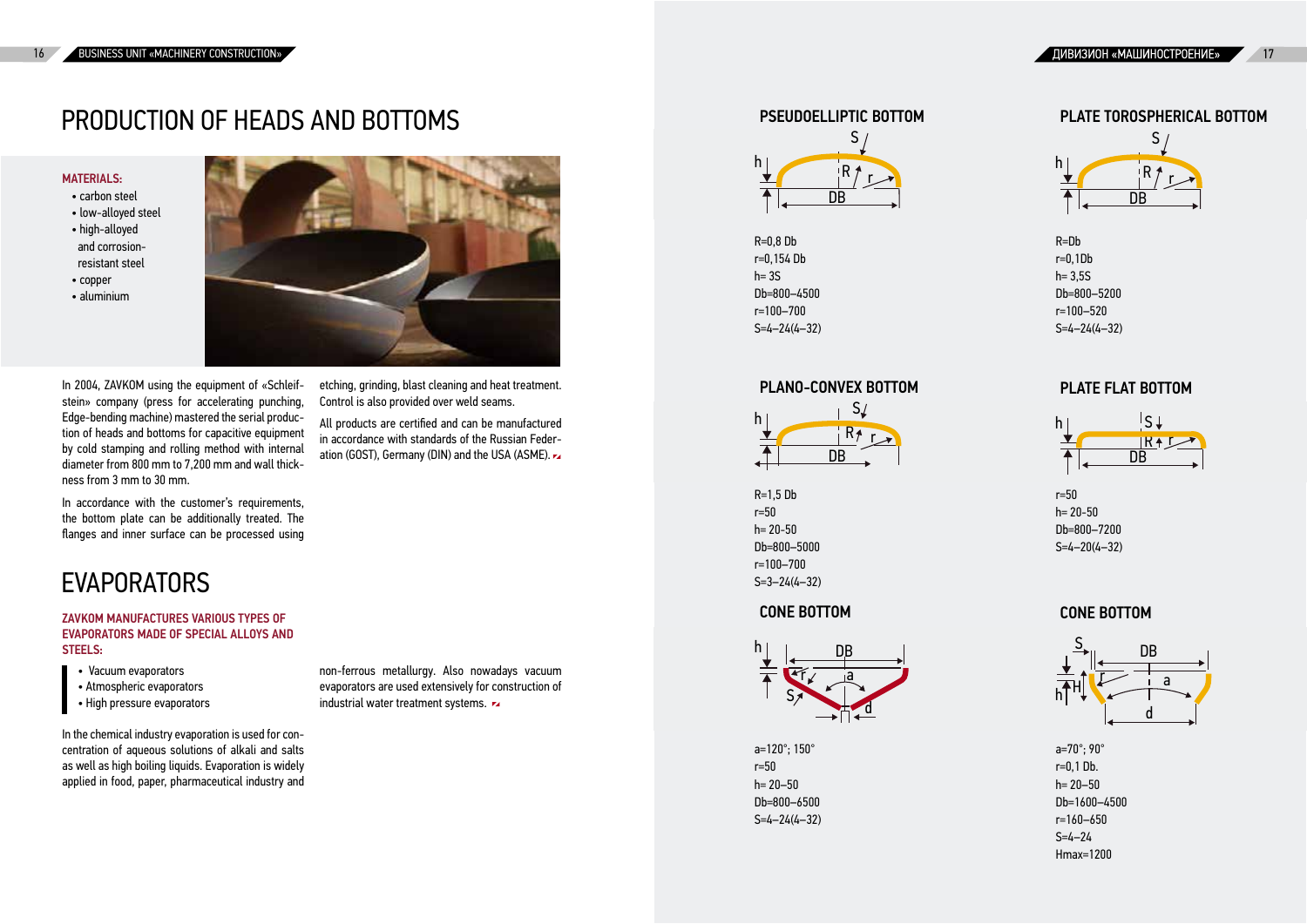# EQUIPMENT FOR THE METALLURGY INDUSTRY

![](_page_9_Picture_2.jpeg)

### ZAVKOM PRODUCES THE FOLLOWING EQUIPMENT FOR THE METALLURGY INDUSTRY:

- Metal pouring equipment:
- ┈→ steel teeming ladles, including with a sliding shutter gate
- ┈→ steel teeming ladles (ladle-furnace)
- ┈→ ladles for vacuum casting of steel
- ┈→ ladles for pouring pig iron
- $\rightarrow$  ladles for transporting and pouring molten **aluminium** denote the pouring promotion
- ┈→ ladles for copper, matte and slag
- ↔ bottom plates for ladles (flat, **Extrem plates for taates (ital,** model in the settern plates on taates (ital, others) (or opprictical, correct plane, correct and
- ┈→ refining kettles
- Equipment for oxygen stations (air, oxygen and nitrogen receivers with a volume up to 125  $m<sup>3</sup>$ with maximum operating pressure of 3.5 MPa)
- $\mathbf{p}$  ,  $\mathbf{p}$  ,  $\mathbf{p}$  ,  $\mathbf{p}$  ,  $\mathbf{p}$  ,  $\mathbf{p}$  ,  $\mathbf{p}$  ,  $\mathbf{p}$  ,  $\mathbf{p}$ in bulk (heating jackets, thermal insulation, mixing devices and other types of internal official devices) перемешки устройствами устройствами и др. на селото на селото на селото на селото на селото на селото на селото<br>Постојата на селото на селото на селото на селото на селото на селото на селото на селото на селото на селото • Pressurised tank equipment for various media
- $\bullet$  Shell-and-tube heat exchangers of different  $\mathbf{r}$  –  $\mathbf{r}$  –  $\mathbf{r}$  –  $\mathbf{r}$  –  $\mathbf{r}$  –  $\mathbf{r}$  –  $\mathbf{r}$  –  $\mathbf{r}$  –  $\mathbf{r}$  –  $\mathbf{r}$  –  $\mathbf{r}$  –  $\mathbf{r}$  –  $\mathbf{r}$  –  $\mathbf{r}$  –  $\mathbf{r}$  –  $\mathbf{r}$  –  $\mathbf{r}$  –  $\mathbf{r}$  –  $\mathbf{r}$  –  $\mathbf{r}$  – modifications НАДЗОРА, ГОСАТОМНАДЗОРА; сертификаты со-• Shell-and-tube heat exchangers of different
- $\bullet$  Various assembled equipment with a diameter ap to 0000 mm, wait included up to 120 pressure up to 21 MPa and weight up to 130  $\overline{\phantom{a}}$ up to 5000 mm, wall thickness up to 120 mm, tonnes. Наша компания проектирует и изготавливает  $\bullet$  various assembled equipment with a diameter

# EQUIPMENT FOR NUCLEAR POWER PLANTS

- значенное для использования на объектах атом-• apparatus with mechanical and hydraulic • аппараты с механическими и mixing devices
- $\bullet$  capacity and water treatment equipment
- heat-exchangers
- equipment for reclamation of liquid radioactive waste
- filtration systems on the suction line of pumps for emergency shutdown
- non-standard equipment

![](_page_9_Picture_18.jpeg)

ZAVKOM designs, manufactures and supplies various heat-exchange, water treatment, capacity and other non-standard equipment from stainless and carbon steel, intended for use at atomic energy fa- $\frac{1}{2}$ cilities: res and supplies vari- ZAVKOM is licensed to design and manufacture eatment, capacity and equipment for atomic power stations.  $\blacktriangleright$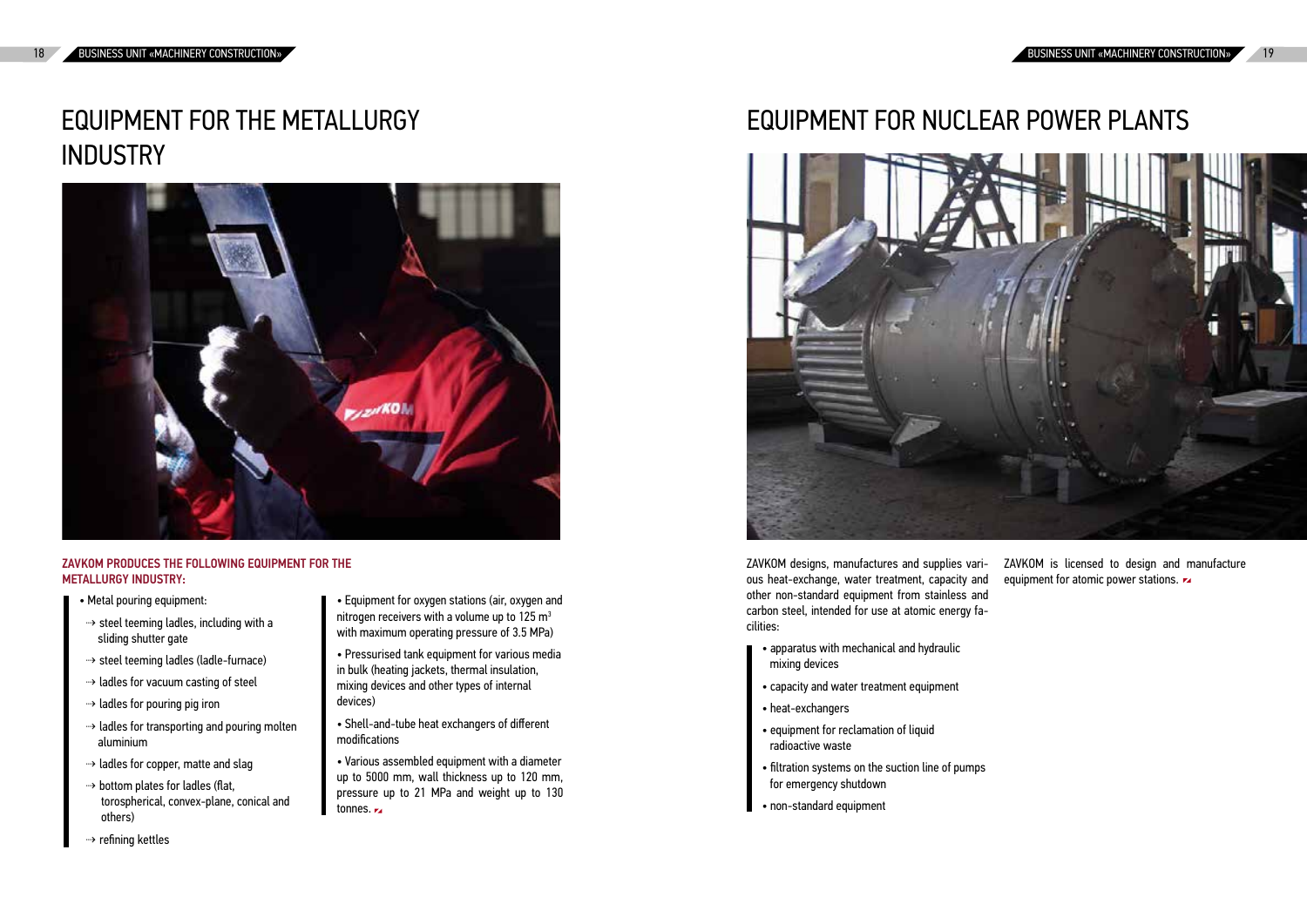the international market, we use advanced manufacturing technologies and implement quality mansustaining secure to give and impressed spain, main agement in accordance with the requirements of ISO<br>९००१,२०००  $7001.2000.$ In order to create equipment that is competitive on монтаж, пуско-наладочные работы и ремонт 9001:2000.

### PRODUCT QUALITY ASSURANCE OUR CLIENTS

![](_page_10_Picture_1.jpeg)

1- apparatus in accordance with the requirements 1- of the American Society of Mechanical Engineers ответствия на все выпускаемое оборудование. риканского общества инженеров-механиков (ASME) and Directive of the Council of Europe97/23/ наша компания проективует и изготавливает и изготавливает и изготавливает и изготавливает и изготавливает и из<br>Наша компания проективности проективности проективности проективности проективности проективности проективност on We design and manufacture pressure vessels and (ASME). ЕС.

### OUR CLIENTS

![](_page_10_Picture_6.jpeg)

![](_page_10_Picture_7.jpeg)

![](_page_10_Picture_10.jpeg)

![](_page_10_Picture_12.jpeg)

![](_page_10_Picture_14.jpeg)

![](_page_10_Picture_15.jpeg)

![](_page_10_Picture_16.jpeg)

![](_page_10_Picture_17.jpeg)

![](_page_10_Picture_18.jpeg)

ЗАВКОМ имеет лицензии уполномоченных ор-production, installation, commissioning and repair production, installation, commissioning and repair of equipment and certificates of conformity for all ZAVKOM holds licences from authorities for design, equipment produced.

![](_page_10_Figure_20.jpeg)

![](_page_10_Picture_21.jpeg)

![](_page_10_Picture_22.jpeg)

![](_page_10_Picture_23.jpeg)

![](_page_10_Picture_24.jpeg)

![](_page_10_Picture_25.jpeg)

![](_page_10_Picture_26.jpeg)

![](_page_10_Picture_27.jpeg)

![](_page_10_Picture_28.jpeg)

![](_page_10_Picture_29.jpeg)

![](_page_10_Picture_30.jpeg)

![](_page_10_Picture_31.jpeg)

![](_page_10_Picture_32.jpeg)

![](_page_10_Picture_33.jpeg)

![](_page_10_Picture_34.jpeg)